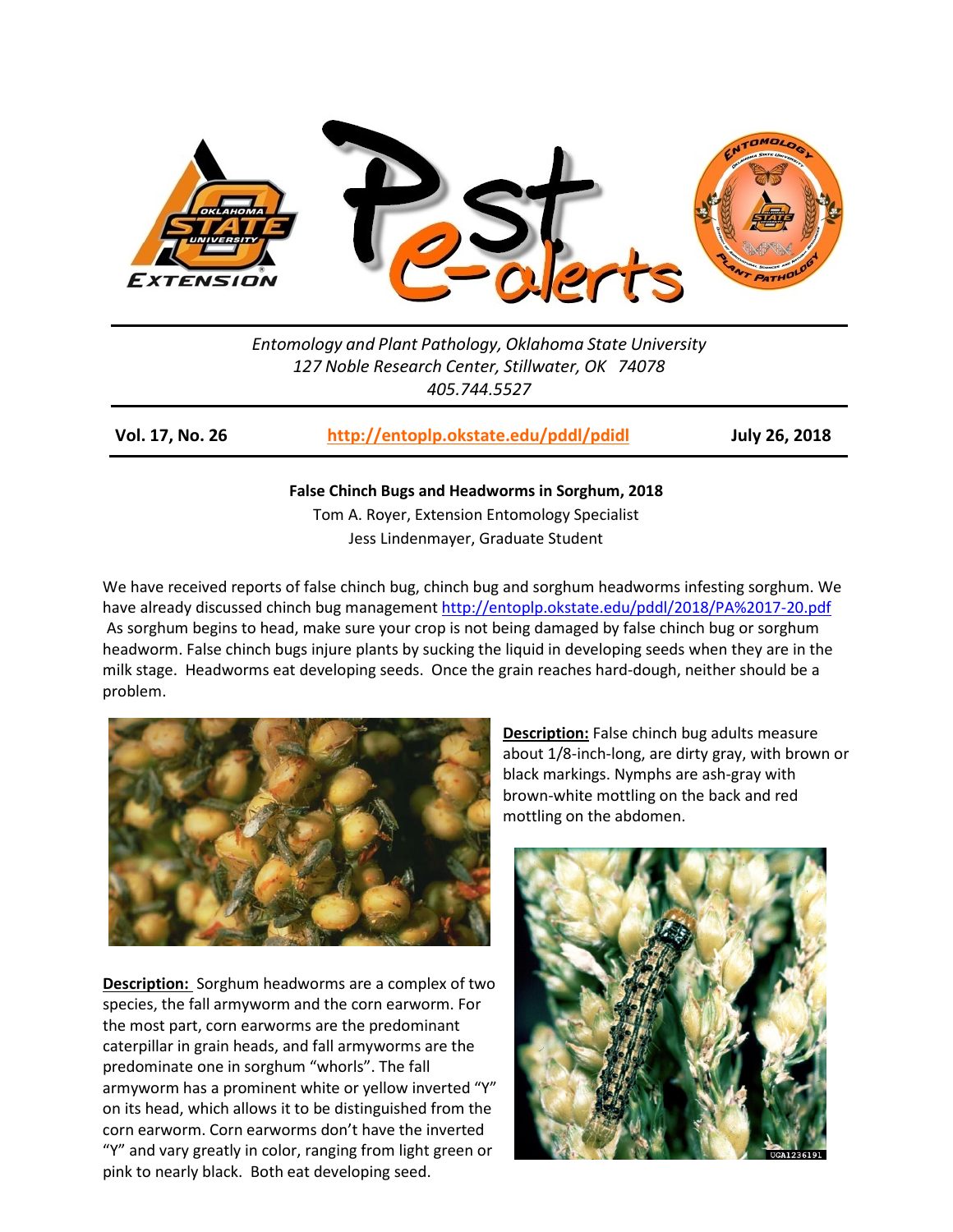Photo: DuPont Pioneer Photo: Texas A&M Agrilife



Fall armyworm (left), corn earworm (right) Fall armyworm (top) Corn earworm (bottom



**Sampling:** Examine sorghum heads to determine the need for control of panicle-feeding bugs and headworms. The good news is that one technique works for both pests! The shake bucket/baggie method of scouting works well for sampling fields. Using a 2.5 to 5 gallon bucket or white garbage can, carefully move to a plant without disturbing it, quickly place the head into the bucket, and shake it vigorously. Count 5 heads at six locations. Count all false chinch bugs and headworms that fall into the bucket or garbage bag. Adult bugs will fly out of the bucket, so be prepared to count "flying" bugs. Inspect at least 1 head per acre of field (minimum 30 samples) and continue scouting sorghum until the grain has reached hard dough.



## **Control Decisions:**

The "rule of thumb" for headworm thresholds is based on a typical plant population of 25,000 plants per acre, a grain price of \$4.00 per bushel, and a treatment cost of \$12 per acre.

The threshold makes a difference as to whether they are large (greater than 1/2 inches or mostly medium sized (1/4 to 1/2 inches). If they are large, the rule of thumb is **0.5 worms per panicle.** If they are medium size, the rule of thumb changes to **3 worms per panicle**, and if they are a 50:50 mix of medium and large, the threshold is **1.5 worms per panicle**.

If insecticide costs are different simply calculate the (new price/12) and multiply the answer by the threshold: (Example 16/12 = 1.33. New thresholds would be Large = 1.33\*0.5 = **0.66 worms per panicle**, medium would be 1.33\*3 = **5 worms per panicle**, and mixed would be 1.33 \* 1.5 = **2.65 worms per panicle**.

False chinch bugs are not likely to cause economic injury when sorghum matures past the milk stage, so treatment for false chinch bugs after milk stage is not likely to provide economic benefit. Before milk stage, treat when scouting indicates more than 140 false chinch bugs per head. If maturity is variable, look to see where most of the false chinch bugs are located. If they are feeding on heads with seed past the soft dough stage, you may not need to treat a field.